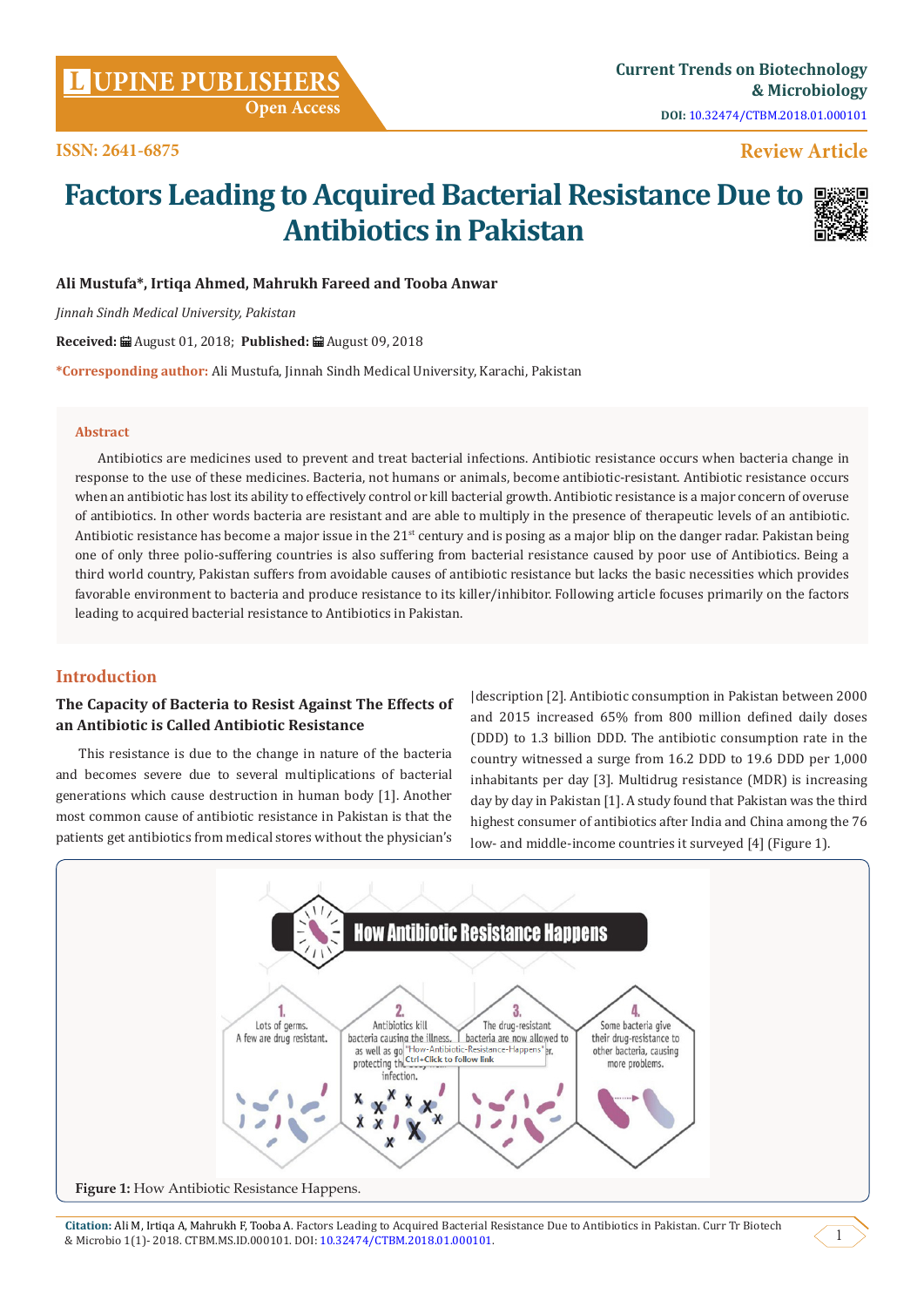#### **Misuse**

The prevalence of misuse of antibiotics is common in under developed\developing countries as compared to developed countries. Pakistan being a developing country is majorly suffering misuse of antibiotics as a result developing resistant to over the counter antibiotics and playing a part in the evolution of mutated genes with far more resistance than their precursor form of the micro-organism which not only is a problem for Pakistan but for the entire human\animal population. Below are discussed on the issue on causes of antibiotics misusage in Pakistan w.r.t it's socioeconomic and literacy status [5].

#### **Cheap and Easy Availability**

Pakistan is a poor country and the country's wealth mainly resides in agriculture About 25% of Pakistan's agriculture accounts for about 21% of GDP and employs about 43% of the labour force. No proper prescription is respected in the country for the purchasing of antibiotics. Some of the most commonly used classes of antibiotics in Pakistan are [6].

- a) Penicillins such as penicillin and amoxicillin
- b) Cephalosporins such as cephalexin (Keflex)

c) Macrolides such as erythromycin (E-Mycin), clarithromycin (Biaxin), and azithromycin (Zithromax)

d) Fluoroquinolones such as ciprofolxacin (Cipro), levofloxacin (Levaquin), and ofloxacin (Floxin)

e) Sulfonamides such as co-trimoxazole (Bactrim) and trimethoprim (Proloprim)

f) Tetracyclines such as tetracycline (Sumycin, Panmycin) and doxycycline (Vibramycin)

g) Aminoglycosides such as gentamicin (Garamycin) and tobramycin (Tobrex) [22].

Due to the poor economic and lack of basic health facilities in Pakistan. Residents of mainly rural areas find antibiotics easily accessible. Lack of awareness to the damage caused by misusage of such drugs makes them prevalent in the rural parts of the country. The Use of old syringes and expired antibiotics is also common which leads to further diseases than antibiotic resistance [7].

#### **Illiteracy**

Pakistan has a population of about 184 million, with sex ratio of 105.6: 100. It is estimated that about 62% of the people are residing in rural and 38% in urban areas. 42% population (age 10+) is illiterate. Wide discrepancies persist in education indicators pertaining to provinces/areas, location (urban vs. rural) and gender. At the national level, about two third women of age 15+ cannot read and write, and 35% girls remain out of school. Gender Parity Index in case of participation in primary education is 0.82. It is estimated that over 6.7 million children are out of school, and majority of them (62%) are girls [8] (Figure 2). The literacy rate of Pakistan has been said to drop by 2-3% by the year 2015. People have not completely acknowledged the side effects of the taken antibiotics. Fast relive is the only main concern [8].



#### **Self-Medication and Fake Medical Practitioners**



World Health Organization has mentioned, according to a survey that self-medication, if administered appropriately and responsibly can help prevent and treat diseases economically and without medical consultation [9,10]. In many developing countries, well-trained health personnel are scarce and cannot serve the entire population, especially in rural areas. Community health workers and others with minimal training treat minor ailments [11]. The Pakistan Medical Association (PMA) released a report stating there are more than 600,000 non-registered Medical Practitioners working in the country. Even Metropolitan cities of Pakistan like Islamabad, Karachi and Lahore are home to self-prescription and non-qualified doctors prescribing. The most common antibiotic used for self-medication purposes was amoxicillin which was used by 81(41.4%) study participants. Amoxicillin was followed by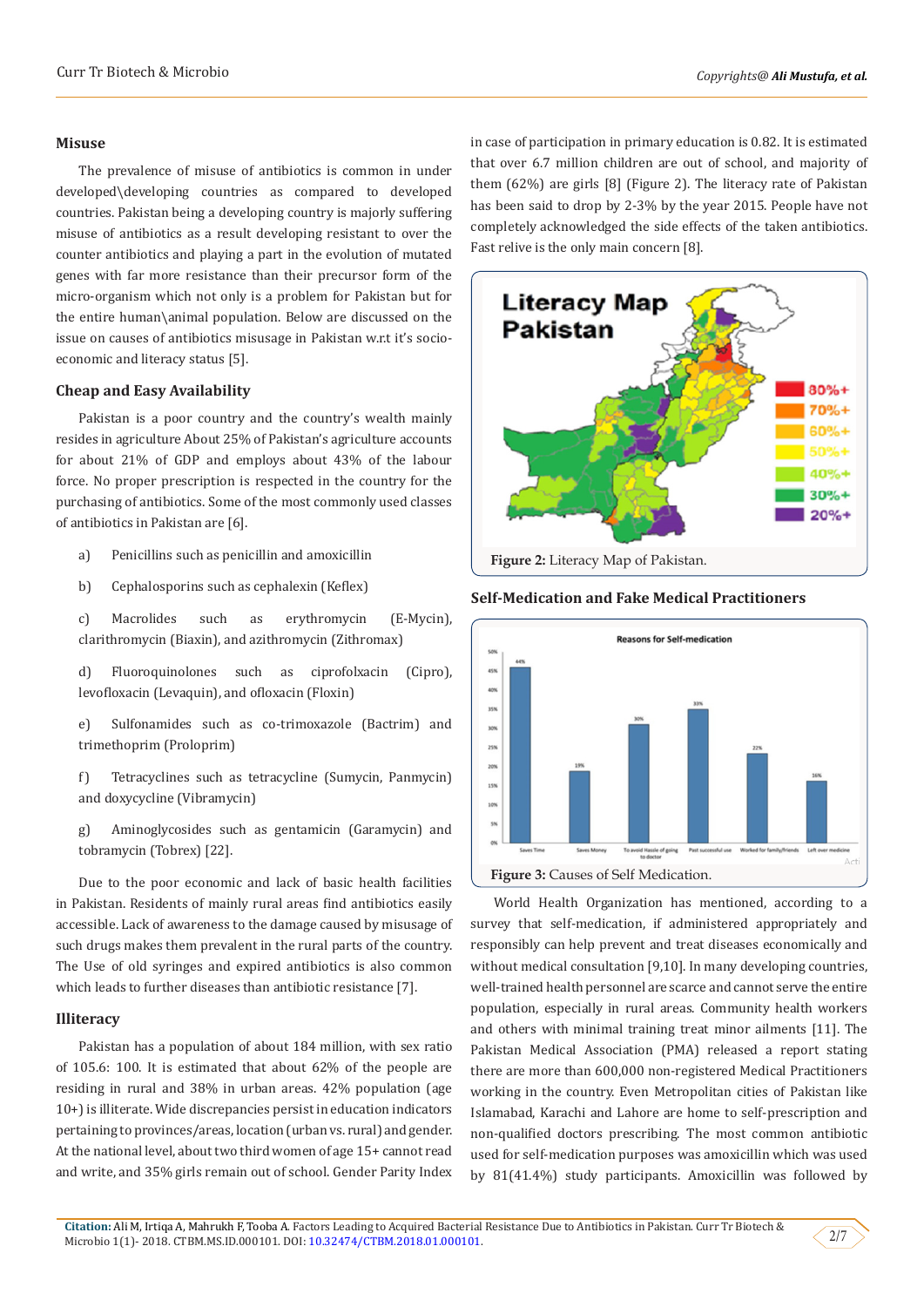Metronidazole (30.5%), Ciprofloxacin (12.7%) and Cotrimoxazole (9.5%). Erythromycin and Ampicillin/cloxacillin were used by 6.7% and 6.2% of the sample population respectively and other antibiotics were amongst the less frequently used antibiotics [12,5] (Figure 3).

#### **Antibiotic Use Other than Humans**

Pakistan is an agricultural country and It is seen in Pakistan that use of antibiotic use is not only restricted to humans only. Sprays of antibiotics used on plants and livestock to increase their mass and yields is increasing the antibiotic resistance among the population. Antibiotics are essential for control of bacterial diseases of plants,

especially fire blight of pear and apple and bacterial spot of peach. Streptomycin is used in several countries; the use of oxytetracycline, oxalinic acid and gentamicin is limited to only a few countries. Springtime antibiotic sprays suppress pathogen growth on flowers and leaf surfaces before infection; after infection, antibiotics are ineffective. Antibiotics are applied when disease risk is high but in Pakistan it is used to obtain high yield and faster harvest to sale of fruits and vegetables ignoring the fact that these antibiotics are producing resistant in bodies of those who intake these produce. Livestock are also victims of misuse antibiotics to relieve of even non-serious diseases for fast recovery [13] (Figure 4).



#### **Antibiotics Resistance Due to poor quality of Drugs**

It is important to note that poor quality medicine can be critically damaging to public health in many ways beyond promoting anti-microbial resistance. Falsified medicines with no active ingredients leave both chronic and infectious diseases untreated, prolonging illness and the expense of treatment, and sometimes leading to death. For many infectious diseases including HIV and malaria, treatment failure leads to increased pathogen loads and thus increases the chance of infections being passed on. Fake vaccines, for their part, allow a person who would otherwise develop immunity to remain susceptible to infection. Poorly made

or mislabelled medicines containing the wrong ingredients can be toxic, again killing the people who take them in the hope of a cure. Medication scares undermine public confidence in the health system, and the massive trade in fake medicine fuels and funds criminal networks while siphoning income away from legitimate business. These issues are, however, beyond the scope of this paper; here we focus only on those issues which affect or are affected by antimicrobial resistance [14].

#### **Causes of Antimicrobial Resistance**

To better appreciate the causes of AMR, we need to understand the various sequential steps involved for a drug to get to a patient

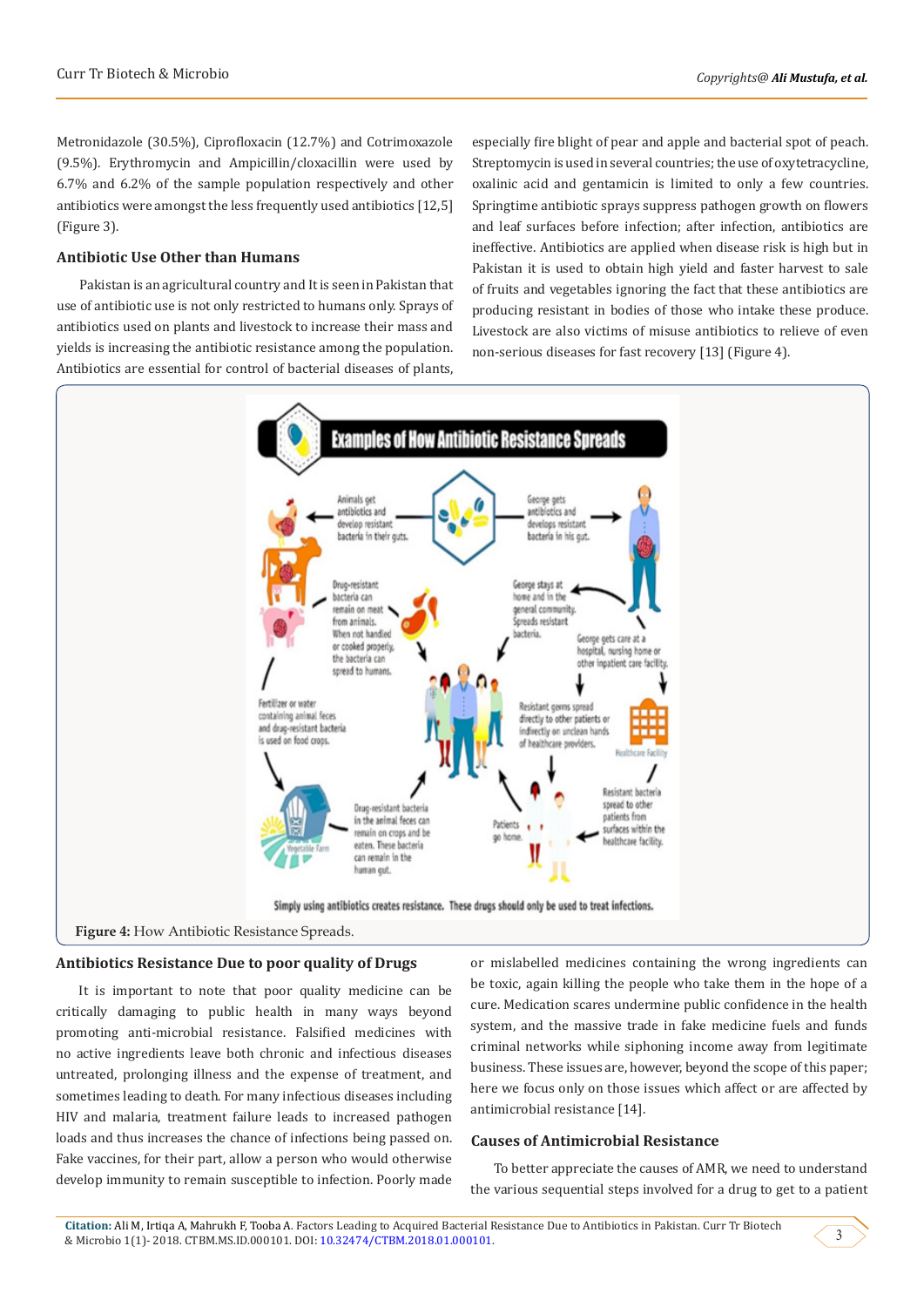and the eventual use, which include; production, distribution, prescription, dispensing, and finally consumption of the drug by the patient or use in animal production. Consequently, any imprudent practice along this flow may result in the emergence of resistance [15].

#### **Drug dispensers and drug quality**

the lack of appropriate regulations in the sales of antimicrobials is also a driving factor in the access and misuse of antimicrobials. In most developing countries, antimicrobials can be purchased without medical prescription and are usually dispensed on the streets by untrained persons. These drug vendors will sell medications just to make a sale and accommodate patients' ability to pay. Even pharmacies operating without a license, appear to be more accessible to the public as they have shorter waiting time, do not charge consultation fees and above all are willing to negotiate treatment options to adjust to the financial ability of the patients. Retail pharmacies in developing countries especially in Pakistan have emerged as the primary level of outpatient care rendering unauthorized services from consultation, diagnosis,

prescription and dispensing of medication. It has also been shown that many antimicrobials dispensed in Pakistan are of questionable pharmacological quality. Adverse climatic conditions such as high ambient temperatures and humidity may affect the overall quality of the antimicrobials during storage. Poor storage also increases the risk of degradation of the drug. Degraded medicines contain less than stated dose, implying that patients consume less than optimal dose of the drug.

There is also a problem of outright counterfeit, in which the drug may contain little or no active substance of the antimicrobial or the wrong substance. The influx of counterfeit and sub-standard antimicrobials into the pharmaceutical markets in some regions is a major problem as these preparations of reduced potency also result in pathogens being exposed to sub-therapeutic concentrations of the drug. A study revealed that, out of 284 antimalarial obtained from 132 vendors, 32% of chloroquine, 10% quinine, and 13% sulfadoxine/pyrimethamine were likely to be fake. In addition, some of the quinine contained chloroquine while some chloroquine contained no active ingredient or an amount lower than the expected concentration [15] (Tables 1 & 2).

**Table 1:** Factors and stakeholders contributing to the problem of antimicrobial resistance.

| <b>Factors</b>       | Contribution                                                                                                                                    | Example                                                                                                                                                                  |
|----------------------|-------------------------------------------------------------------------------------------------------------------------------------------------|--------------------------------------------------------------------------------------------------------------------------------------------------------------------------|
| Poor drug<br>quality | Sales of counterfeit adulterated and poor quality antibi-<br>otics                                                                              | These poor quality antibiotics can produce sub-inhibitory concentra-<br>tion in vivo, which increases the selection of resistant strains                                 |
| Regulators           | While most developed countries have developed AMR<br>action plans, this is still lacking in many developing coun-<br>tries especially in Africa | Most countries lack the resources to enforce policies regarding the<br>manufacture and distribution of sub-standard drugs                                                |
| Prescribers          | Excessive clinical use and misuse is partially responsible<br>for increase rate of resistance                                                   | Variation in prescription practice among health care provider. Some-<br>times there is prescription of a wrong drug, wrong doses, or antimicro-<br>bial not necessary at |
| Dispensers           | Drug vendors usually have little or no knowledge of the<br>required dosage regimen, indication, or contraindications                            | Medications are usually purchased in small aliquots from roadside<br>stall and storage and distribution is usually done under inadequate<br>conditions                   |
| Users (patients)     | High rate of self- medication and lack of treatment com-<br>pliance                                                                             | Patients fail to adhere to dosage regimens and discontinue treatment<br>when symptoms subside                                                                            |

**Table 2:** Factors that contribute to poor-quality drugs.

| Factor(s) contributing to poor-quality drugs Substandard drugs: |                                                                                                                                                           |  |
|-----------------------------------------------------------------|-----------------------------------------------------------------------------------------------------------------------------------------------------------|--|
|                                                                 | Reduced stability of drugs in developing countries due to environmental conditions and poor storage                                                       |  |
| 2.                                                              | No good manufacturing process in developing countries                                                                                                     |  |
| 3.                                                              | Poor quality control during manufacture                                                                                                                   |  |
| 4.                                                              | Poor surveillance about expiration dates and storage conditions in poor settings                                                                          |  |
| 5.                                                              | Use of non-standardized pharmacopoeias by many developing countries                                                                                       |  |
| 6.                                                              | Counterfeit drugs                                                                                                                                         |  |
| 7.                                                              | Financial interests: crime, corruption of politicians and industry                                                                                        |  |
| 8.                                                              | Inadequate resources dedicated to control manufacture, import, and export activities, complex transactions, inefficient cooperation among<br>stakeholders |  |
| 9.                                                              | High demand for antimicrobials and vaccines exceeds supply                                                                                                |  |
| 10.                                                             | High prices of original drugs.                                                                                                                            |  |

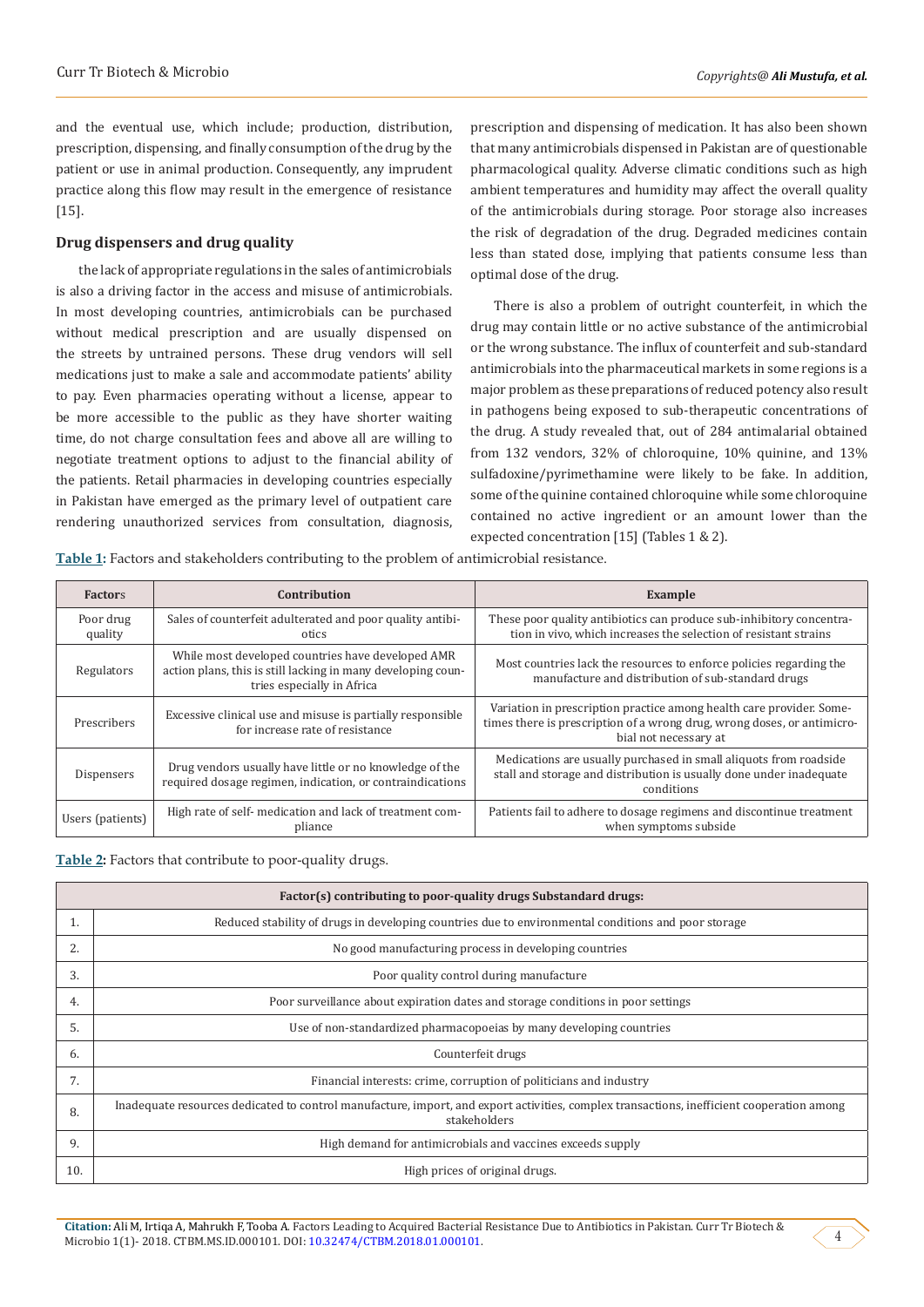| Development of Internet                                                                                                                              |  |
|------------------------------------------------------------------------------------------------------------------------------------------------------|--|
| High rate of illiteracy and very low income of population in less-developed countries.                                                               |  |
| Lack of sensitization of people in less-developed countries to the impact and dangers of counterfeit drugs purchased from unauthorized sales-<br>men |  |

#### **Environmental and Hygenic Factors**

Antimicrobial resistance (AMR or AR) is the ability of a microbe to resist the effects of medication that once could successfully treat the microbe [16-18]. The term antibiotic resistance (AR or ABR) is a subset of AMR, as it applies only to bacteria becoming resistant to antibiotics. Resistant microbes are more difficult to treat, requiring alternative medications or higher doses of antimicrobials. These approaches may be more expensive, more toxic or both. Microbes resistant to multiple antimicrobials are called multidrug resistant (MDR). Those considered extensively drug resistant (XDR) or totally drug resistant (TDR) are sometimes called "superbugs" [19].

#### **Veterinary Medicine**

Main article: Antibiotic use in livestock, Infographics showing antibiotic resistance from the farm to the table

All animals carry bacteria in their intestines. Antibiotics are given to animals. Antibiotics kill most bacteria. But resistant bacteria survive and multiply. The World Health Organization concluded that inappropriate use of antibiotics in animal husbandry is an underlying contributor to the emergence and spread of antibioticresistant germs, and that the use of antibiotics as growth promoters in animal feeds should be restricted [20]. The World Organisation for Animal Health has added to the Terrestrial Animal Health Code a series of guidelines with recommendations to its members for the creation and harmonization of national antimicrobial resistance surveillance and monitoring programs, monitoring of the quantities of antibiotics used in animal husbandry [21], and recommendations to ensure the proper and prudent use of antibiotic substances. Another guideline is to implement methodologies that help to establish associated risk factors and assess the risk of antibiotic resistance [22].

#### **Water, Sanitation, Hygiene**

Infectious disease control through improved water, sanitation and hygiene (WASH) infrastructure needs to be placed at the center of the antimicrobial resistance (AMR) agenda. The spread of infectious diseases caused by inadequate WASH standards is a major driver of antibiotic demand in developing countries [23]. Growing usage of antibiotics together with persistent infectious disease levels have led to a dangerous cycle in which reliance on antimicrobials increases while the efficacy of drugs diminishes [23]. The proper use of infrastructure for water, sanitation and hygiene (WASH) can result in a 47-72 percent decrease of diarrhea cases

treated with antibiotics depending on the type of intervention and its effectiveness [23]. A reduction of the diarrhea disease burden through improved infrastructure would result in large decreases in the number of diarrhea cases treated with antibiotics. Sanitation and water for all by 2030 is Goal Number 6 of the Sustainable Development Goals.

#### **Water Pollution**

An increase in hand washing compliance by hospital staff results in decreased rates of resistant organisms. Antibiotic resistance is a growing problem among humans and wildlife in terrestrial or aquatic environments. In this respect, the spread and contamination of the environment, especially through water pollution "hot spots" such as hospital wastewater and untreated urban wastewater, is a growing and serious public health problem [24,25]. Antibiotics have been polluting the environment since their introduction through human waste (medication, farming), animals, and the pharmaceutical industry [26]. The contribution of the pharmaceutical industry is so significant that parallels can be drawn between countries with highest rate of increasing antibiotic resistance and countries with largest footprint of pharmaceutical industry. As bacteria replicate quickly, the resistant bacteria that enter water bodies through wastewater replicate their resistance genes as they continue to divide. In addition, bacteria carrying resistance genes have the ability to spread those genes to other species via horizontal gene transfer. Therefore, even if the specific antibiotic is no longer introduced into the environment, antibioticresistance genes will persist through the bacteria that have since replicated without continuous exposure. Antibiotic resistance is wide spread in marine vetebrates and they may be important reservoirs of antibiotic resistant bacteria in marine environment [27].

#### **Prevention**

Important strategies needed for minimizing antibiotic resistance are as follows [28].

a) Antibiotic stewardship to maintain the value of existing and future antibiotics

b) The timing of prescription to use the effective antibiotics sooner rather than later

c) To develop and approve ten new antibiotics by 2020 Development of a molecular method for detecting antibiotic resistance genes (Figures 5 & 6).

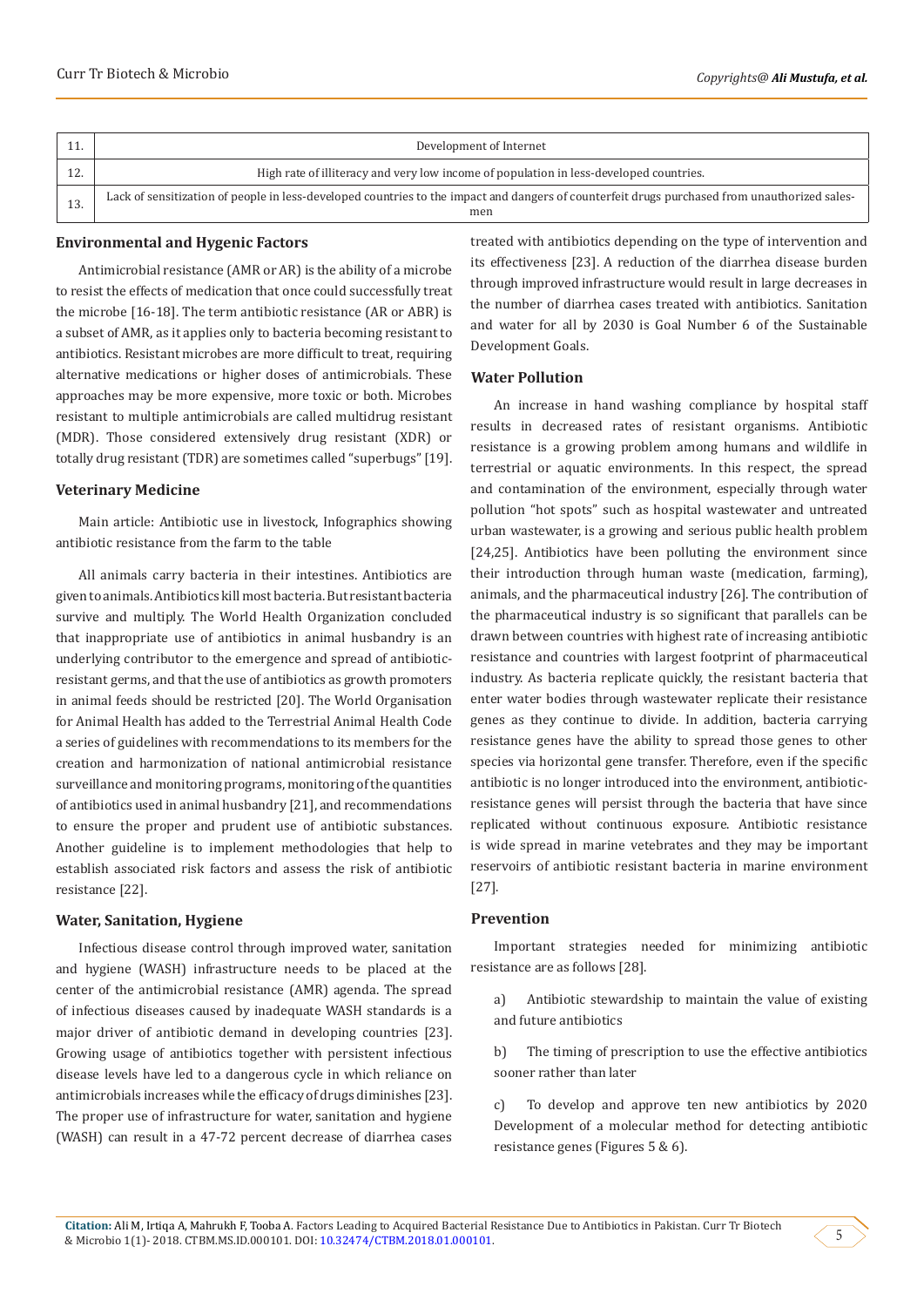



# **Transmission of Antibiotic Resistance**

It has been noted and observed by many experts that overuse and misuse of antibiotics has led to resistance all over the world specially in the developing countries like Pakistan. Due to this reason most of the patients are not getting cured by previously used antibiotics. While addressing a National antimicrobial resistance (AMR) organized by AKU. It was said by Dr Sadia Shakoor (assistant professor of pathology and laboratory medicine at AKU). "Antibiotic resistance is a much problem in Pakistan as in the western hemisphere'' [2]. This resistance is due to the change in nature of the bacteria and becomes severe due to several multiplications of bacterial generations which cause destruction in human body [1]. Another most common cause of antibiotic resistance in Pakistan is that the patients get antibiotics from medical stores without

the physicians description [2]. Multidrug resistance (MDR) is increasing day by day in Pakistan [1].

# **Prodrug Resistant Bacteria**

Many PDR microorganisms have been identified in Pakistan. These organisms include Pseudomonas, Enterobacter, Enterococcus, Acinetobacter and E coli. Resistant staphylococcus aureus has also been treated as PDR. After the discovery of PDR bacteria TDR bacteria have also evolved [18].

# **Cause of Infections in New Borns**

Seventy one percent of the new born infections in Pakistan are a result of Antibiotic Resistant Bacteria (ARB) control [29]: A step should be taken in order to prevent medical store employees to give antibiotics without the physician's prescription [2]. Fearing widespread deaths because of PDR and TDR bacteria, leading Pakistani surgeons to form the Surgical Infection Control Society f Pakistan and prepared a set of guidelines for surgeons all over the country to deal with the phenomenon [13]. Elimination of overdose of antibiotics should be a major priority in every country [30].

### **Conclusion**

In Pakistan; resistance against frequently used antibiotics is increasing day by day in Pakistan like other under developed countries (3rd world countries). Community educational programs must be carried out for general population as well as for health care professionals. A revised line of management should be developed locally in accordance with the susceptibility pattern of pathogens to avoid further resistance as well as morbidity of the patient. Antibiotic susceptibility studies should be carried out in each hospital situated at different geographical locations of the country to develop local susceptibility profile against each bacterium circulating in that area.

# **References**

- 1. (2017) Muhammad Sohail Afal: Emergance of antibiotic resistance in Pakistan, a clear problem for future. Journal of Vaccines and vaccination 8(6): 375.
- 2. (2018) Expert advice on combating antimicrobial resistance in pakistan.
- 3. (2018) Study finds alarming rate of antibiotic resistance in Pakistan.
- 4. (2018) Sharprise in antibiotic use in Pakistan.
- 5. [Syed Jawad Shah, Hamna Ahmad, Rija Binte Rehan, Sidra Najeeb,](https://www.ncbi.nlm.nih.gov/pubmed/25534613/) [Mirrah Mumtaz \(2014\) Self-medication with antibiotics among non](https://www.ncbi.nlm.nih.gov/pubmed/25534613/)[medical university students of Karachi: a cross-sectional study. BMC](https://www.ncbi.nlm.nih.gov/pubmed/25534613/) [Pharmacology and Toxicology 15: 74.](https://www.ncbi.nlm.nih.gov/pubmed/25534613/)
- 6. (2017) Types of antibiotics.
- 7. [Okeke IN, Klugman KP, Bhutta ZA, Duse AG, Jenkins P \(2005\)](https://www.ncbi.nlm.nih.gov/pubmed/16122680) [Antimicrobial resistance in developing countries part 2 stratigies for](https://www.ncbi.nlm.nih.gov/pubmed/16122680) [containment. The Lancet 5\(9\): 568-580.](https://www.ncbi.nlm.nih.gov/pubmed/16122680)
- 8. Allah Bakhsh Malik (2015) UNESCO Confucius Laureate Additional Secretary, Ministry of Education, Trainings and Standards in Higher Education & Director General, Academy of Educational Planning and Management, Islamabad Mr. Nasir Amin In-charge National Education Management Information System/Senior System Analyst Academy of

6